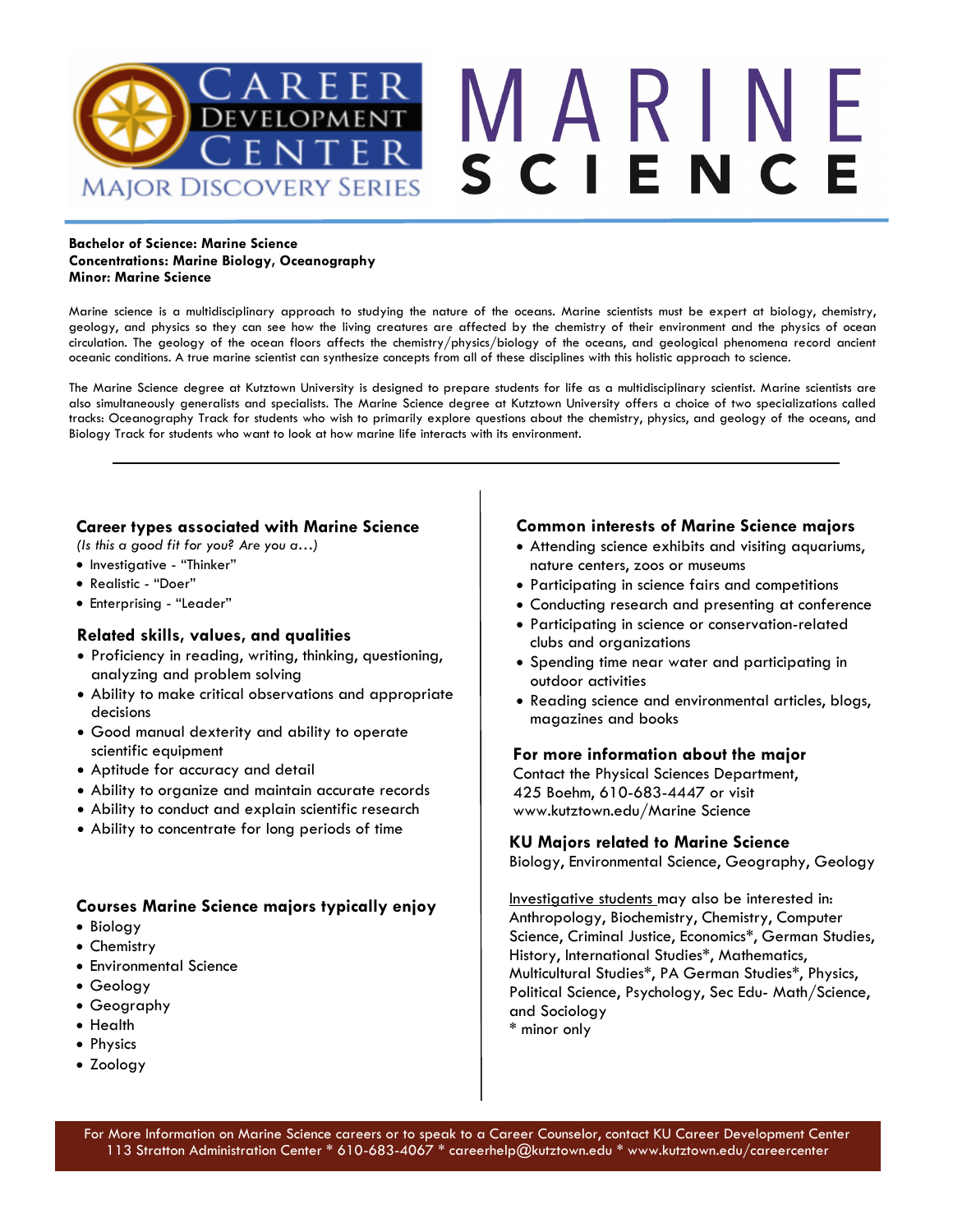# FOUR STEPS **TO SUCCESS**

# DISCOVER EXPERIENCE MOPLEMENT

2<sup>ND</sup> YEAR

# 1<sup>ST</sup> YEAR

EXPLORE >

- Enroll in the Career Exploration Certificate.
- Attend info sessions to learn about career development and personal branding.
- Take a career assessment to identify and confirm interests.
- Get involved in campus clubs and organizations.
- Develop basic workplace skills through jobs or volunteer work.
- Talk with professors, family, and friends about career ideas.
- Conduct informational interviews with professionals working in fields of interest.
- Develop a relationship with your professors and faculty advisor.
- Meet with CDC career coach.
- Attend info sessions to learn about resume writing, and externships.
- Confirm your choice of major and consider options for double major or minor.
- Research careers of interest.
- Complete a job shadowing (externship) experience.
- Seek meaningful employment or volunteer work in a field related to your major.
- Explore options for undergraduate research and study abroad.
- Write a resume and have it reviewed by the CDC.
- Manage your online presence.
- 3RD YEAR
- Enroll in the Career Success Certificate.
- Complete an internship and/or undergraduate research.
- Attend info sessions about internships, interviewing, job search strategies, and grad school.
- Build a LinkedIn profile and continue to monitor your online presence.
- Complete a mock interview.
- Build skills through research projects, part-time employment, and volunteer work.
- Participate in employer panels, site visits & networking events.
- Attend internship & job fairs.
- Take on a leadership role in a student organization or work.
- Consider graduate school options and prepare for admissions tests.

# 4<sup>TH</sup> YEAR

- Attend your Senior Kick-off and other info sessions to prepare for job search/grad school.
- Update your resume and LinkedIn profile.
- Create cover letter drafts.
- Gain experience through internships and/or undergraduate research.
- Secure references for job/grad school applications.
- Create your "30 second" commercial/elevator speech.
- Meet with CDC to develop job search strategies.
- Research employers.
- Network with professionals through events and social media.
- Join a professional organization in your discipline.
- Attend the senior etiquette luncheon or dinner.
- Participate in job fairs and on-campus interviewing.

# **Sample Career Titles**

Marine Science majors can be found working in a wide variety of career fields. Here are just some career titles that may be of interest. Please note that some jobs may require further education and training. To learn more about these careers, visit http://online.onetcenter.org or www.bls.gov/oco.

- Agronomist
- Animal Scientist
- Aquaculture Farmer
- Aquaculturist
- Aquarium & Museum Worker
- Aquatic Biologist
- Barrier Beach Manager
- Bio-Engineer
- Bio-Technologist
- Botanist
- Chemical Oceanographer
- Coastal Resources Worker
- Commercial Fishing Engineer • Coroner
- 
- Ecologist
- Environmental Engineer
- Environmental Protection Worker
- Ergonomist
- Fish Hatchery Technician
- Fish Processor
- Fisheries Conservationist
- Forester
- Genetic Engineering
- Geographer
- Horticulturist
- Hydrographic Survey Technician
- Industrial Marine Economist
- Limnological Technician
- Marina Worker
- Marine & Coastal Consultant
- Marine Bacteriologist
- Marine Biologist • Marine Ecologist
- Marine Engineering Technician
- Marine Geologist/Geophysicist/ Physicist
- Marine Sales
- Marine Tourist Worker
- Marine/Fisheries Worker
- Meteorologist
- Microbiologist
- Molecular Biologist
- Mycologist
- Naval Architect
- Net Designer
- Oceanographer
- Parasitologist
- Pharmaceutical Salesperson
- Port & Harbor Facilities Worker
- Science Illustrator/Writer/FilmMaker
- Science Laboratory Technician
- Science Teacher
- Seafood Processor-Researcher
- Soil Conservationist

• Water Quality Technician • Water Transportation Worker

• Wildlife Biologist • Zoologist

- Test & Inspection Technician
- Toxicologist • Underwater Technician • Veterinarian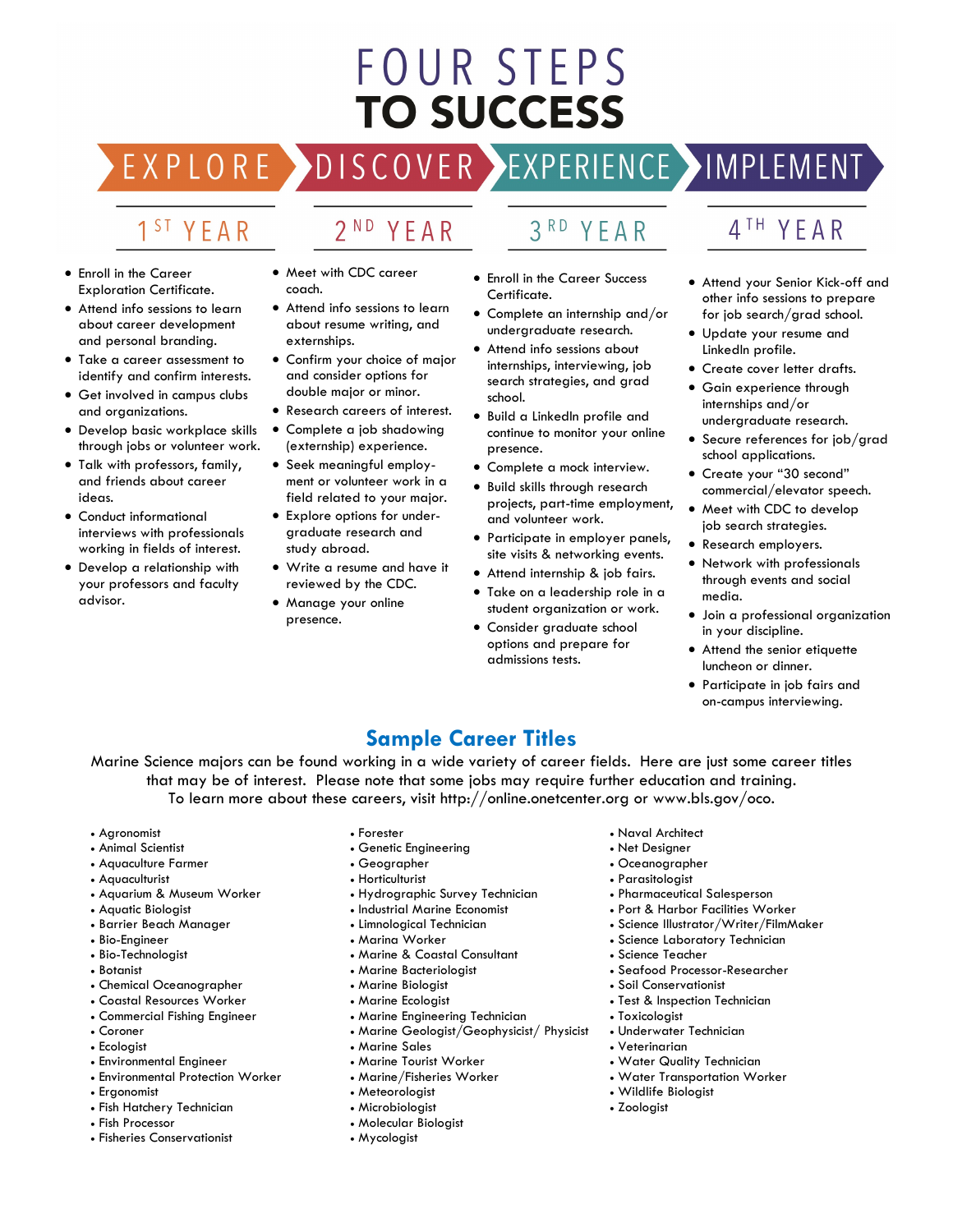# **Common Internship Sites and Employers**

Marine Science majors often find internships and employment in the following fields/industries.

- Biomedicine & Pharmaceuticals
- Business and Industry
- Colleges/Universities
- Defense Contractors
- Local/State/Federal Government
- Marine Engineering
- Non-Profit Organizations
- Park Systems/Nature Preserves
- U.S. Coast Guard
- Zoos and Aquariums

 Handshake is the primary online resource **industriate** is the primarly child research **had alumni** with employers. **www.kutztown.edu/handshake**

# **Useful Websites for Marine Science Majors**

Whether you are researching related career fields, applying for internships or jobs, or planning to join a professional association, these websites are for you!

| <b>Industry/Employment Information</b>                                   | <b>Professional Associations</b>                                                  | <b>Related Area Employers</b>                                                          |
|--------------------------------------------------------------------------|-----------------------------------------------------------------------------------|----------------------------------------------------------------------------------------|
| American Institute of Biological Sciences<br>www.aibs.org                | American Society of Limnology and<br>Oceanography<br>http://aslo.org              | <b>Adventure Aquarium</b><br><b>Baltimore Aquarium</b><br><b>Calvert Marine Museum</b> |
| Dolphin Research Center<br>www.dolphins.org                              | Association for Environmental Studies<br>and Sciences                             | Chincoteague Bay Field Station<br>Institute of Marine Mammal Studies                   |
| <b>Environmental Careers World Job Bank</b><br>www.environmentaljobs.com | www.aess.info<br>International Marine Animal Trainers'                            | Lehigh Valley Zoo<br>Li'l - Le - Hi Trout Nursery<br>New Logic Marine Science Camp     |
| <b>Marine Careers</b><br>www.marinecareers.net                           | Association<br>www.imata.org                                                      | <b>MATE</b><br><b>MERR</b> Institute                                                   |
| New Scientist Jobs<br>www.newscientistjobs.com                           | National Association of Environmental<br>Professionals<br>www.naep.org            | New York Aquarium<br>VA Dept of Game & Inland<br><b>Fisheries</b>                      |
| <b>Science Careers</b><br>http://sciencemag.org                          | <b>National Marine Educators Association</b><br>www.marine-ed.org                 | The Washington Center<br><b>Wildlands Conservatory</b><br><b>ZooAmerica</b>            |
| Association of Zoos and Aquariums                                        |                                                                                   |                                                                                        |
| www.aza.org                                                              | National Oceanic and Atmospheric<br>Association                                   |                                                                                        |
| American Geophysical Union<br>www.agu.org                                | www.noaa.gov                                                                      |                                                                                        |
| LinkedIn Jobs<br>www.linkedin.com/jobs                                   | North American Association for<br><b>Environmental Education</b><br>www.naaee.org |                                                                                        |
|                                                                          | The Oceanography Society<br>www.tos.org                                           |                                                                                        |

The Society for Ocean Sciences www.societyoceansciences.org